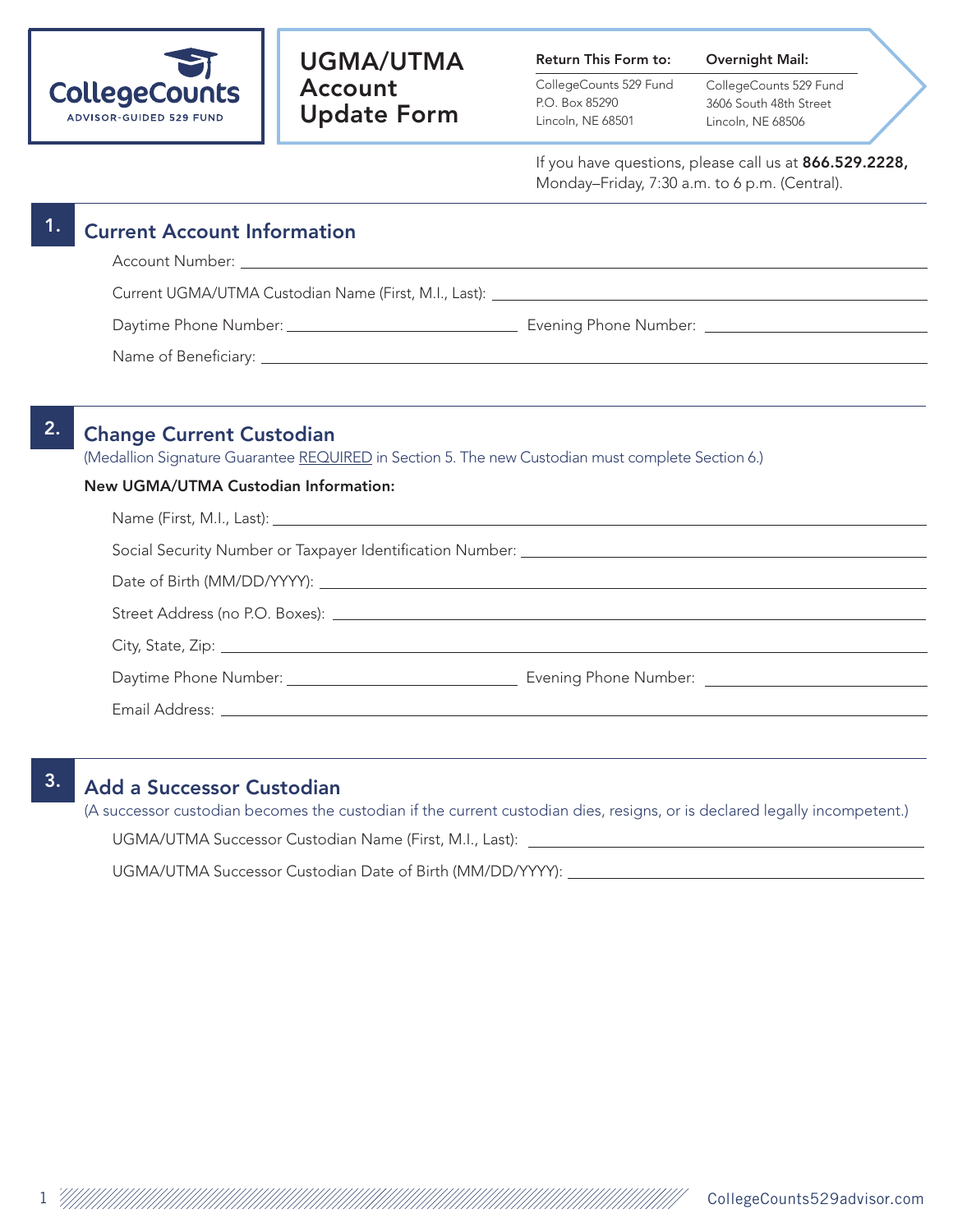#### 4. Current Custodian Authorization and Signature

By signing below, I hereby certify that I am the current Custodian of the UGMA/UTMA Account indicated on this form and that the information contained herein is true, complete, and correct.

If I have completed Section 2, I hereby resign as Custodian. THIS FORM MUST BE MEDALLION SIGNATURE GUARANTEED IN SECTION 5. The new Custodian needs to review and complete Section 6.

If I have completed Section 3, this successor Custodian designation will replace the successor custodian currently named on the Account and is effective only upon my death, my resignation as custodian, or my legal incapacitation.

| Signature and Date Required |                        |      |  |  |
|-----------------------------|------------------------|------|--|--|
|                             |                        |      |  |  |
|                             | Signature of Custodian | Date |  |  |
|                             |                        |      |  |  |
|                             | <b>Print Name Here</b> |      |  |  |
|                             |                        |      |  |  |

### 5. Medallion Signature Guarantee (REQUIRED When Changing Custodians in Section 2.)

A Medallion Signature Guarantee of the signature in Section 4 is required when Changing Custodians in Section 2.

MEDALLION SIGNATURE GUARANTEE

Signature must be stamped with a Medallion Signature Guarantee by a qualified financial institution, such as a commercial bank, savings and loan, U.S. stock broker and security dealer, or credit union, that is participating in an approved Medallion Signature Guarantee program.

(A NOTARY PUBLIC CANNOT PROVIDE A SIGNATURE GUARANTEE)

Note to Guarantor: Medallion imprints must be fully legible and must not be dated or annotated.